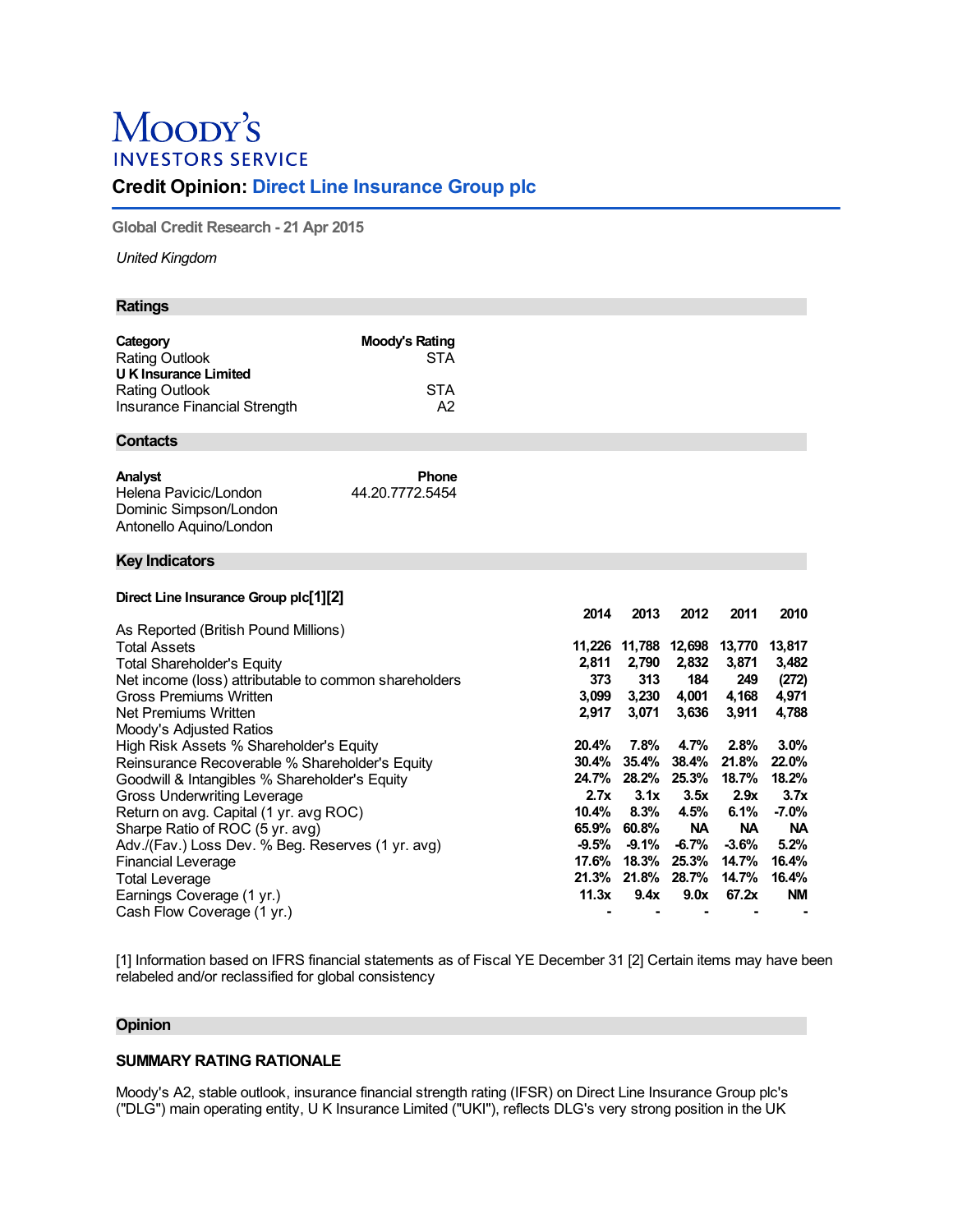personal lines market, a relatively conservative investment portfolio, good capitalisation, and relatively low financial leverage. These strengths are somewhat off-set by the group's limited geographic and business line diversification, the challenge of sustaining recent performance trends in the very competitive UK general insurance market and execution risk associated with the group's restructuring program.

Previously part of the Royal Bank of Scotland Group plc (RBS), DLG launched its new corporate identity in July 2012 the point at which it became legally and operationally independent and underwent an IPO in October 2012. In 2014, DLG reached a binding agreement with Spanish based insurance company Mapfre S.A for the sale of its international operations for total cash sale proceeds of EUR550m. Consequently, at YE14 gross written premiums (GWP) from DLG's ongoing operations, excluding International, were split: 43% UK personal Lines Motor, 29% UK personal lines Home, 12% UK personal lines rescue & other and 16% UK Commercial.

## **Credit Strengths**

-Very strong position in the UK personal lines market, with powerful brands

- -Low exposure to product risk with a personal lines orientation
- -Relatively conservative investment portfolio
- -Good capitalisation
- -Relatively low financial leverage

## **Credit Challenges**

- Limited geographic and business line diversification where motor business predominates
- -Sustaining recent performance trends in the very competitive UK personal lines market
- -Bodily injury claims inflation in UK Motor market which led to significant reserve strengthening in 2010 and 2009
- -Enhancing contribution of the Commercial business to overall operating profit

-Execution risk associated with the group's on-going restructuring program

## **Rating Outlook**

Moody's affirmed the A2 insurance financial strength rating with a stable outlook on 17 April 2015. The stable outlook reflects Moody's expectation that the group will sustain its recent financial performance and that its ongoing investment and change initiatives will stimulate modest growth and further reduce expenses. However, tough trading conditions in the UK personal lines general insurance market are expected to remain a constraint in this regard.

What to Watch For:

- Completion of International division disposal expected in Q2 2015
- Pricing in very competitive UK Motor and Home markets
- Further regulatory developments in the UK personal lines insurance market
- UK weather losses throughout 2015

## **What Could Change the Rating - Up**

- -Average return on capital through the cycle of at least 8% with modest premium growth
- -Sustained gross underwriting leverage of 3x or below
- -Profitable development of the Commercial and Personal Lines Rescue & Other businesses

## **What Could Change the Rating - Down**

-Continued reduction in premiums resulting in a material loss of market share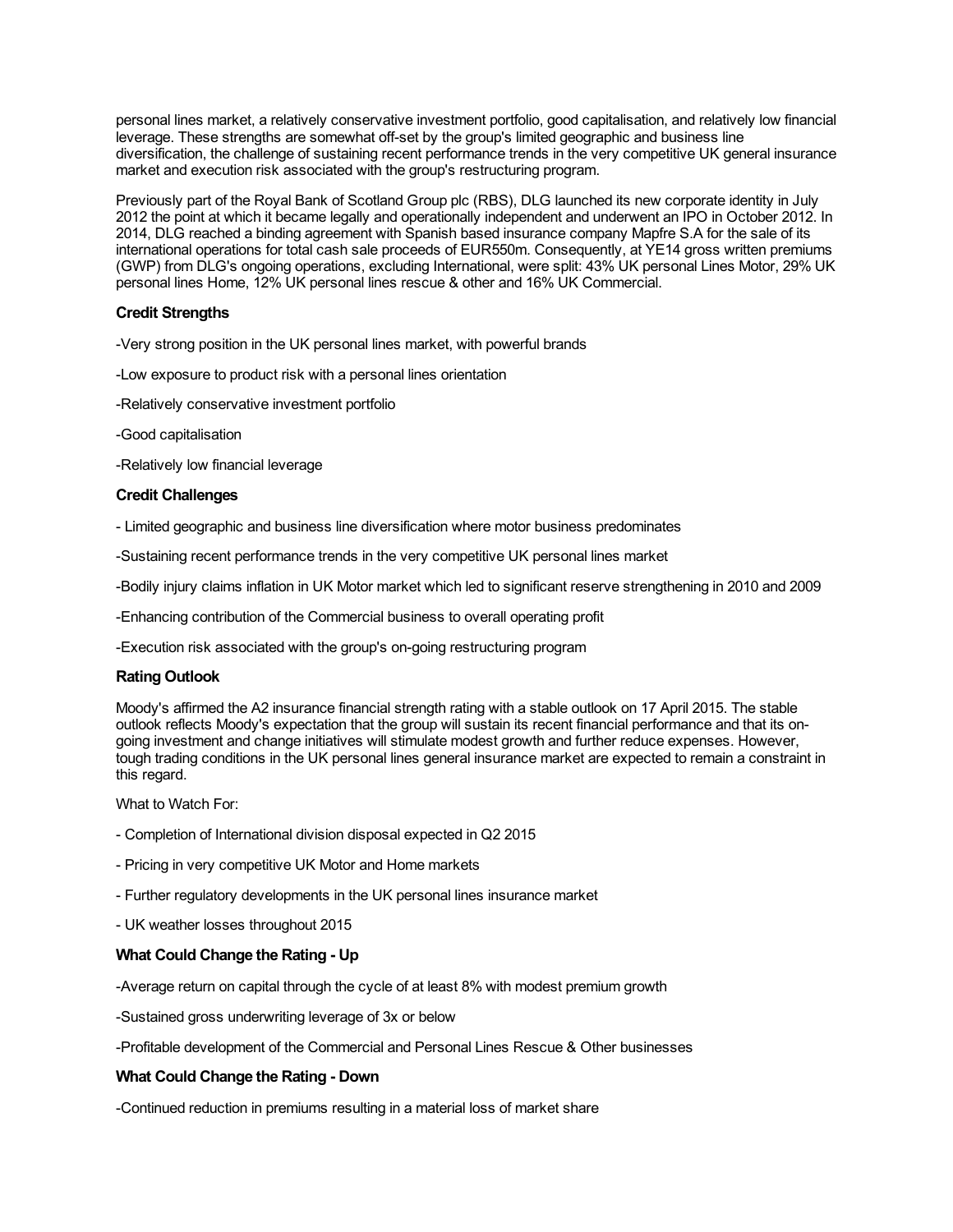-Average return on capital through the cycle below 6%

-Adjusted financial leverage in excess of 30% with earnings coverage below 6x

-Meaningful deterioration in capital adequacy

#### **Notching Considerations**

The guaranteed subordinated notes issued by Direct Line Insurance Group plc in April 2012 are rated Baa1 (hyb). The rating reflects the fact that the notes are unconditionally and irrevocably guaranteed by UKI on a subordinated basis and reflect standard notching (vs. the senior rating) for subordinated debt that lacks a mandatory trigger we consider to be "meaningful".

#### **DETAILED RATING CONSIDERATIONS**

Moody's rates UKI A2 (stable outlook) for insurance financial strength, which is in line with the adjusted rating indicated by the Moody's insurance financial strength rating scorecard. The key factors currently influencing the rating and outlook are:

MARKET POSITION, BRAND AND DISTRIBUTION: Aa - VERY STRONG POSITION IN UK PERSONAL LINES MARKET

As the largest personal Motor and Home lines writer in the UK, we consider DLG's market position to be very strong and its brands, especially Direct Line and Churchill, are very powerful. DLG's SME commercial business is growing, but its overall market share remains relatively modest at this stage.

We expect DLG's personal lines market position to remain very strong going forward despite the decline witnessed over the last few years as a result of DLG exiting unprofitable business, de-risking the book, re-pricing, the cessation of the Tesco Personal Finance (TPF) joint venture and the strong growth of price comparison websites (PCW).

In 2014, GWP for ongoing operations were down 4% vs. the previous year, reflecting increased competition in personal home and the continued market reduction in personal motor rates, partially offset by growth in Commercial. Going forward, we expect DLG's GWP to begin to stabilise as further reductions in motor and homes line (driven by the group disciplined approach to underwriting in a competitive market place) are offset by growth in commercial, rescue and other personal lines.

DLG's personal lines distribution is strong with products sold directly by phone, over the internet, through PCWs and via partnerships including RBS/NatWest, Nationwide and Sainsbury's. The Commercial division also benefits from some direct distribution, although the majority of premiums are accessed via brokers. DLG continues to improve its distribution capabilities by investing in new websites and digital propositions.

More negatively, DLG's underwriting expense ratio remains relatively high at 35.7% (YE13: 38.1%), despite inherent scale advantages and the reduction of the group's cost base to its target £1bn. We expect this ratio to continue to improve via the implementation of efficiency programs initiatives but remain above personal-linesorientated-peers.

#### PRODUCT RISK & DIVERSIFICATION: Baa - RELATIVELY LOW PRODUCT RISK OFFSET BY LIMITED BUSINESS DIVERSIFICATION & DEPENDENCE ON THE UK

DLG writes non-life business, split 84% personal lines and 16% commercial lines. Business line diversification is relatively limited in light of the preponderance of personal motor and home lines. The business is split into which UK Motor (43%), UK Home (29%), UK Rescue & Other (12%) and UK Commercial (16%) by GWP (excluding international) in 2014.

Following the sale of the International division, DLG is entirely focused on the UK general insurance market. However, given that the International division was relatively small in the context of the group, its sale does not have a material impact on our overall view of DLG's product risk and diversification.

More positively, DLG's product risk is considered low given the preponderance of personal lines, and although the business is exposed to large bodily injury claims and windstorm and flood catastrophe risk, DLG purchases significant reinsurance cover.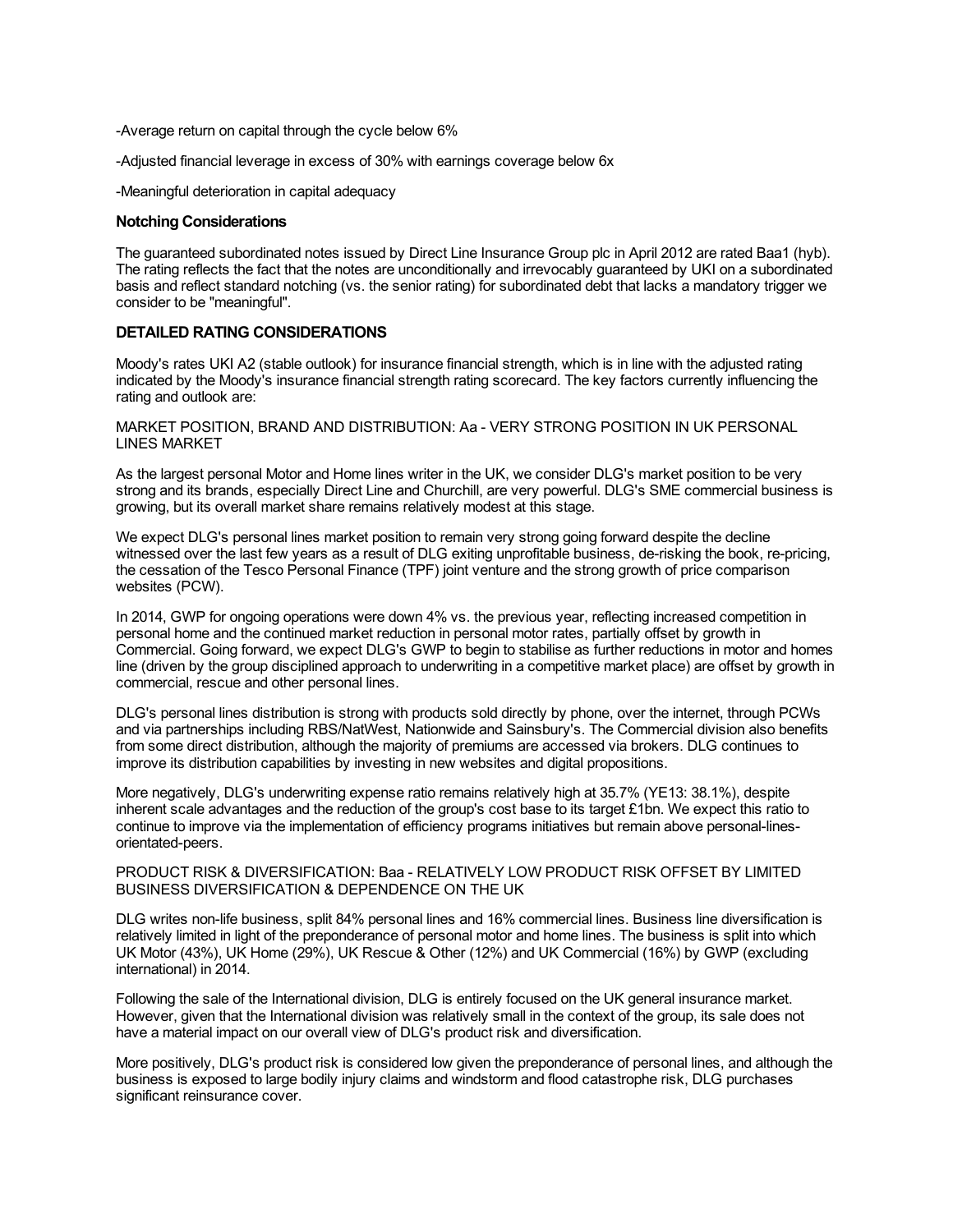#### ASSET QUALITY: A - RELATIVELY CONSERVATIVE INVESTMENT PORTFOLIO NOTWITHSTANDING INCREASING HIGH RISK ASSETS

We view overall asset quality as good. DLG has a relatively conservative investment portfolio, but continues to undertake some modest re-risking actions, as reflected in the high risk assets (HRA) as a % of equity ratio, which increased to 20.4% at YE14 from 7.8% at YE13. DLG continues to have no exposure to or appetite for equities and as such, HRA are primarily comprised of property investments and high yield bonds.

At YE14, 94.6% of DLG's investments (excluding the international portfolio) were in bonds and cash (YE13: 97.4%). During 2014, DLG's increased its investments in commercial real estate by £84m to 4.3% of total invested assets (YE13: 2.9%) and short duration high yield investments by £290m to 4% (YE13: 0.1%). In 2014, DLG invested, for the first time, £76m (YE14: 1.1%) into UK infrastructure to support the asset strategy backing PPO liabilities. The group has also approved an allocation of up to 6% to UK infrastructure debt and 4% to investment grade private placements debt, with investments expected to commence in 1Q15 for the latter.

DLG also continued to repositioned the credit part of its portfolio in 2014, such that corporate bonds now represent 58% of invested assets (YE13: 55%), which is significantly higher than a number of UK/European P&C peers. The credit quality of the fixed income portfolio is very good, with around 79% of the fixed income portfolio rated A or higher at YE14, although DLG is now exposed to below investment grade securities . There is also concentration risk in the government bond portfolio via its significant proportion of UK gilts, and within the corporate bond portfolio there remains significant, albeit reduced, exposure to the banking sector.

DLG's asset quality benefits from its relatively low level of reinsurance recoverables, which were c.30% of equity at YE14 (YE13: 35%), and low level of reported goodwill & intangible assets (including DAC) at c.25% of equity at YE14 (YE13: 28.2%).

### CAPITAL ADEQUACY: A - GOOD CAPITALISATION NOTWITHSTANDING REDUCED EQUITY LEVEL

We view overall capital adequacy as good. In line with our expectations, reported total equity reduced by 27% to £2,811m since 2011 following the £1bn dividend payment to RBSG in 2012 and the reclassification and subsequent repayment of the TPF non-controlling interest of £259m in 2013. However, we note that total equity as a % of net written premiums has been stable during this period.

Moody's gross underwriting leverage (GUL) metric, which was relatively low at 2.7x at YE14 is distorted by the sale of the international operations, which are excluded from GWP. Following the payment of the expected special dividend on completion of the sale of International in 2015, the GUL metric increases to c.3.0x, which is consistent with the 3.1x at YE13 and 3.5x at YE12.

In terms of regulatory coverage, the IGD coverage ratio improved again during 2014 to 347% (YE13: 292%). However, the group's risk-based solvency coverage ratio on a pro-forma basis following the payment of the final dividend and yearend special dividend was flat at 148.2% (YE13: 148.7%) and therefore remains at the upper end of DLG's target range of 125-150%.

We note that DLG's risk management and modelling capabilities continue to be developed. DLG has enhanced its economic capital model, which is used to calibrate ICA, to meet Solvency II requirements, and is aiming to fully embed ERM throughout the business in the near to medium term. With regard to Solvency II, DLG plans to use the standard formula for at least six months before transitioning to an internal model. In this regard, management have confirmed that the group will not consider a further repatriation of capital via a special dividend until early 2016.

PROFITABILITY: A - PROFITABILITY TARGETS HAVE BEEN EXCEEDED, BUT THE HIGHLY COMPETITIVE UK PERSONAL LINES MARKET REMAINS A CHALLENGE

DLG's 5 year average return on capital (ROC) at 4.5% and 66.0% sharpe ratio of ROC are adversely affected by the £272m loss reported in 2010, which was driven by significant UK Motor bodily injury reserve strengthening. Performance has improved year-on-year since 2011 aided by benefits from the group's claims transformation programme, cost savings and disciplined approach to underwriting. Consequently, we view the group's 3 year average ROC at 7.7% as more representative of future profitability levels.

For 2014, DLG reported a 16.8% Return on Tangible Equity (RoTE) from ongoing operations and 95.0% combined operating ratio (COR) vs. its 15% RoTE and 95-97% COR (assuming a normal level of weather claims) targets for 2014. Furthermore, in 2014 for the first time all of the group's lines of business reported a sub 100% COR such that DLG has reduced its target COR to 94-96% for 2015.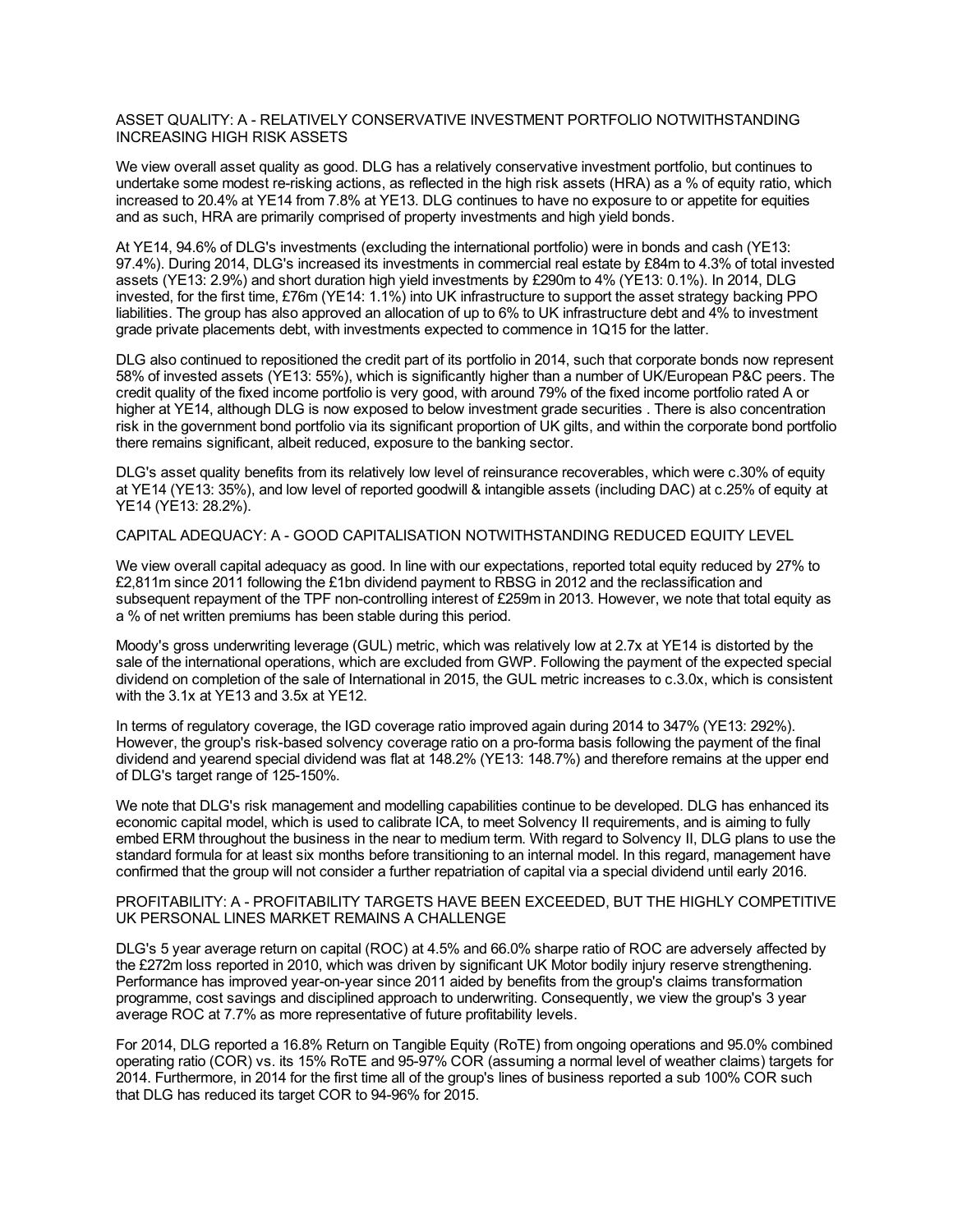Despite DLG's significant exposure to the very competitive UK personal motor market, its underwriting performance continued to improve during 2013 and 2014. For 2014, DLG reported a 19% increase in net income to £373m, although this result benefitted from higher than expected prior year reserve releases and no major weather events, partially offset by adverse experience in large bodily injury claims on the 2014 accident year.

Going forward, we expect DLG's bottom line profitability to remain relatively stable as lower expenses and claims offset any premium reductions, and the uptick in investment income (following the aforementioned asset reallocations) helps offset any reductions in credit hire income and referral fees.

We also believe that DLG's on-going investments into technological distribution, pricing capabilities and other initiatives can help offset headwinds from: (i) our expectation that the UK personal motor market will remain inherently very competitive; (ii) pricing pressure witnessed in personal home lines continuing; (iii) reductions in instalment and ancillary income; and (iv) uncertainty as a result of increased regulatory scrutiny of UK personal lines.

RESERVE ADEQUACY: A - RESERVE RELEASES EXPECTED TO REMAIN A FEATURE, BUT INHERENT CHALLENGE OF BODILY INJURY CLAIMS

DLG has reported significant prior year reserve releases since 2011, as reflected in the 5 year weighted average favourable loss development as % of opening reserves, which averaged 7.1% between 2014 and 2010. Reserve releases have been driven mainly by the group's motor division in relation to favourable development on bodily injury claims, a trend which had continued into 2014, with the group recognising overall reserve releases of £398m, above DLG's initial expectations for the year.

As part of its YE14 results, DLG updated its reserving methodology. Provided the risk outlook remains stable, going forward the group does not expect to continue to increase the margin above actuarial best estimates, from which recent year prior year reserves releases have arisen. However, we expect DLG to remain prudent in its reserving of current accident years and therefore expect reserve releases to remain a material contributor to future operating profit, albeit not to the same extent as the exceptional levels in 2013 and 2014.

However, volatility still remains within the external Motor market as the stock of Periodical Payment Order (PPO) awards continues to increase and with large bodily injury claims continuing to be an industry-wide issue. In this regard, we note that during 2014 DLG experienced higher than expected large bodily injury claims, albeit these seemed to be isolated events rather than the start of a trend.

FINANCIAL FLEXIBILITY: A - RELATIVELY LOW LEVERAGE AND GOOD EARNINGS COVERAGE OFFSET BY DLG'S LIMITED RECORD IN ACCESSING CAPITAL MARKETS

We view DLG's overall financial flexibility as good. Adjusted financial leverage at YE14 remained relatively low at 17.6% (YE13: 18.3%). Following the payment of the final 2014 dividend and yearend special dividend as well as the expected special dividend following completion of the sale of International, leverage will increase but we expect it to remain below 20% going forward, i.e. relatively low in relation to the A2 IFSR.

DLG's debt comprises nominal £500m lower Tier 2 capital in the form of dated subordinated notes, issued in April 2012, which qualify for some equity credit from Moody's, together with bank debt and an operating lease expense adjustment.

Following the lower Tier 2 issuance in 2012, finance costs have increased significantly. However, earnings coverage has been very good and has improved year-on-year to 11.3x in 2014 (2013: 9.4x). The 5.1x average earnings coverage is distorted by the 2010 net loss and intra-group nature of finance costs prior to the debt issuance in 2012.

Financial flexibility remains somewhat constrained by DLG's limited record in accessing capital markets as a result of its historic ownership. However, we regard the IPO, following the lower Tier 2 debt issuance in April 2012, as successfully demonstrating DLG's stand-alone financial flexibility.

#### **Rating Factors**

**Direct Line Insurance Group plc[1][2]**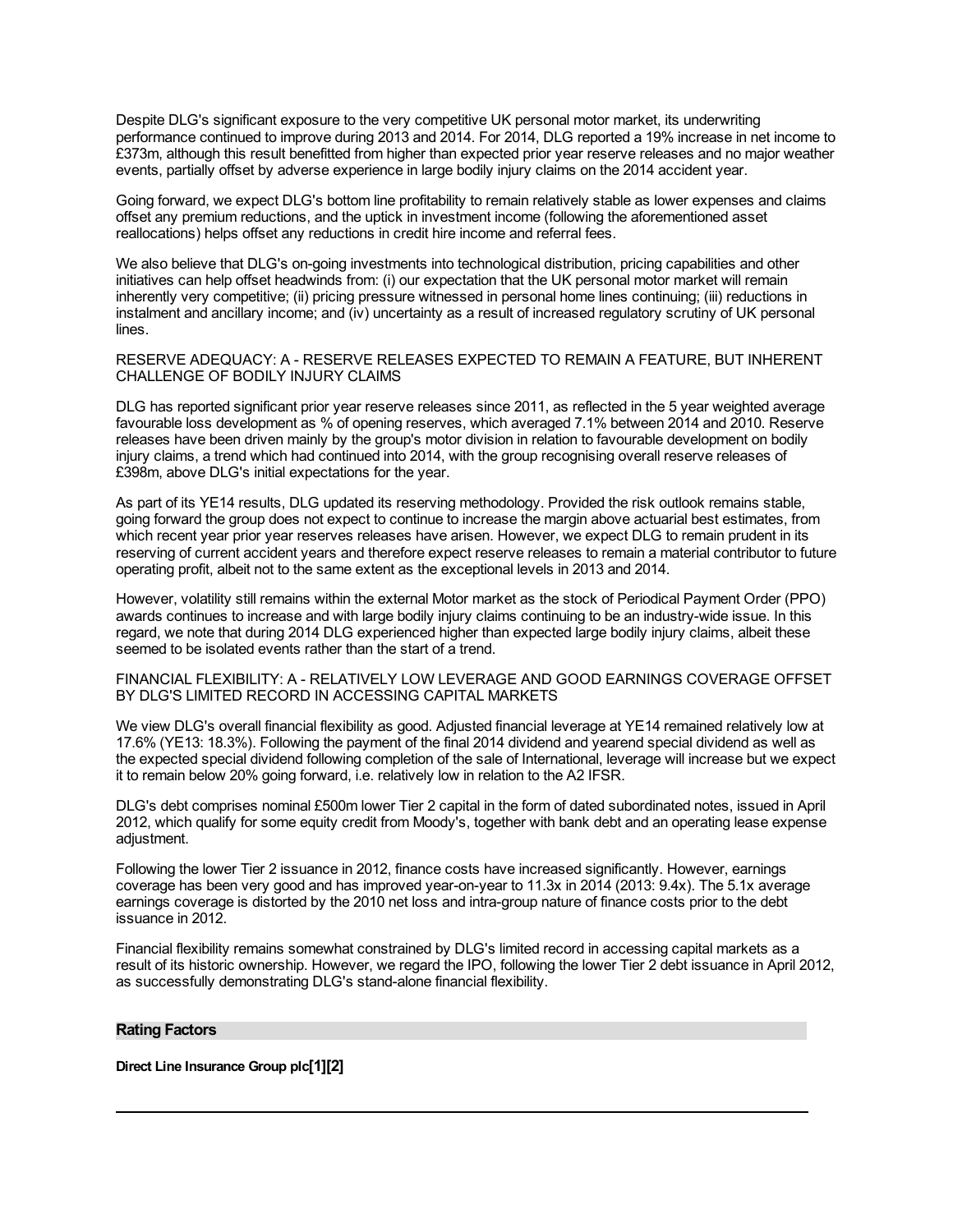| <b>Financial Strength Rating Scorecard</b>           | Aaa     | Аa    | A    | Baa | Ba    | в | Caa |            | Score Adjusted<br><b>Score</b> |
|------------------------------------------------------|---------|-------|------|-----|-------|---|-----|------------|--------------------------------|
| <b>Business Profile</b>                              |         |       |      |     |       |   |     | A          | A                              |
| Market Position and Brand (25%)                      |         |       |      |     |       |   |     | A          | Aa                             |
| - Relative Market Share Ratio                        |         | x     |      |     |       |   |     |            |                                |
| Underwriting Expense Ratio % Net Premiums<br>Written |         |       |      |     | 35.7% |   |     |            |                                |
| Product Focus and Diversification (10%)              |         |       |      |     |       |   |     | A          | Baa                            |
| <b>Product Risk</b>                                  |         | X     |      |     |       |   |     |            |                                |
| - P&C Insurance Product Diversification              |         | X     |      |     |       |   |     |            |                                |
| Geographic Diversification                           |         |       |      |     |       | x |     |            |                                |
| <b>Financial Profile</b>                             |         |       |      |     |       |   |     | Α          | Α                              |
| <b>Asset Quality (10%)</b>                           |         |       |      |     |       |   |     | Αа         | A                              |
| - High Risk Assets % Shareholder's Equity            | 20.4%   |       |      |     |       |   |     |            |                                |
| - Reinsurance Recoverable % Shareholder's            | 30.4%   |       |      |     |       |   |     |            |                                |
| <b>Equity</b>                                        |         |       |      |     |       |   |     |            |                                |
| Goodwill & Intangibles % Shareholder's               |         | 24.7% |      |     |       |   |     |            |                                |
| Equity                                               |         |       |      |     |       |   |     |            |                                |
| Capital Adequacy (15%)                               |         |       |      |     |       |   |     | Aa         | A                              |
| <b>Gross Underwriting Leverage</b>                   |         | 2.7x  |      |     |       |   |     |            |                                |
| Profitability (15%)                                  |         |       |      |     |       |   |     | Baa        | A                              |
| Return on Capital (5 yr. avg)                        |         |       | 4.5% |     |       |   |     |            |                                |
| Sharpe Ratio of ROC (5 yr. avg)                      |         |       |      |     | 65.9% |   |     |            |                                |
| Reserve Adequacy (10%)                               |         |       |      |     |       |   |     | Ааа        | A                              |
| - Adv./(Fav.) Loss Dev. % Beg. Reserves (5           | $-7.1%$ |       |      |     |       |   |     |            |                                |
| yr. wtd avg)                                         |         |       |      |     |       |   |     |            |                                |
| <b>Financial Flexibility (15%)</b>                   |         |       |      |     |       |   |     | A          | A                              |
| <b>Financial Leverage</b>                            |         | 17.6% |      |     |       |   |     |            |                                |
| - Total Leverage                                     |         | 21.3% |      |     |       |   |     |            |                                |
| Earnings Coverage (5 yr. avg)                        |         |       | 5.1x |     |       |   |     |            |                                |
| Cash Flow Coverage (5 yr. avg)                       |         |       |      |     |       |   |     |            |                                |
| <b>Operating Environment</b>                         |         |       |      |     |       |   |     | Aaa -<br>Α | Aaa - A                        |
| <b>Aggregate Profile</b>                             |         |       |      |     |       |   |     | A1         | A2                             |

[1] Information based on IFRS financial statements as of Fiscal YE December 31 [2] The Scorecard rating is an important component of the company's published rating, reflecting the stand-alone financial strength before other considerations (discussed above) are incorporated into the analysis

This publication does not announce a credit rating action. For any credit ratings referenced in this publication, please see the ratings tab on the issuer/entity page on [http://www.moodys.com](http://www.moodys.com/) for the most updated credit rating action information and rating history.

> Moody's **INVESTORS SERVICE**

© 2015 Moody's Corporation, Moody's Investors Service, Inc., Moody's Analytics, Inc. and/or their licensors and affiliates (collectively, "MOODY'S"). All rights reserved.

CREDIT RATINGS ISSUED BY MOODY'S INVESTORS SERVICE, INC. AND ITS RATINGS AFFILIATES ("MIS") ARE MOODY'S CURRENT OPINIONS OF THE RELATIVE FUTURE CREDIT RISK OF ENTITIES,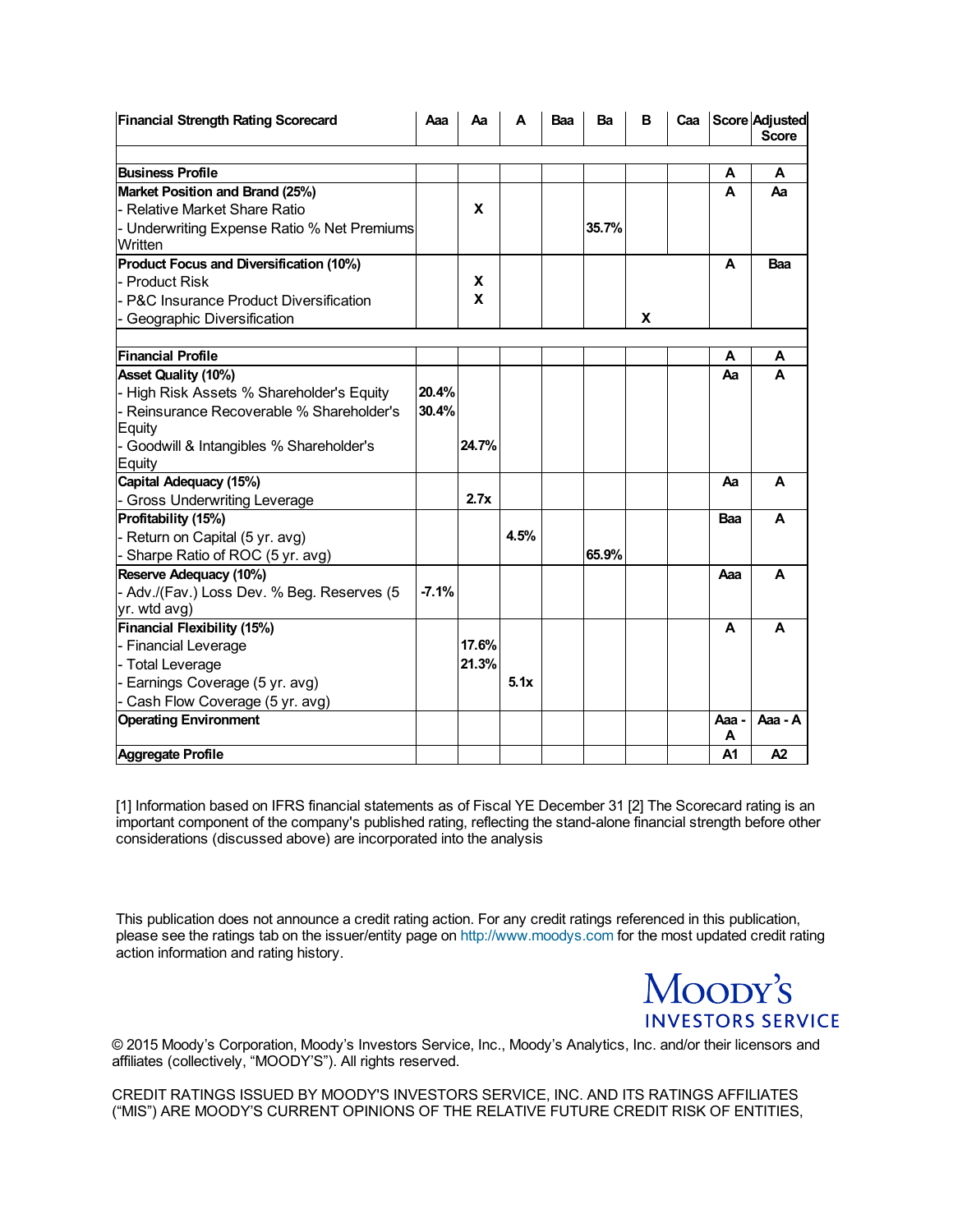CREDIT COMMITMENTS, OR DEBT OR DEBT-LIKE SECURITIES, AND CREDIT RATINGS AND RESEARCH PUBLICATIONS PUBLISHED BY MOODY'S ("MOODY'S PUBLICATIONS") MAY INCLUDE MOODY'S CURRENT OPINIONS OF THE RELATIVE FUTURE CREDIT RISK OF ENTITIES, CREDIT COMMITMENTS, OR DEBT OR DEBT-LIKE SECURITIES. MOODY'S DEFINES CREDIT RISK AS THE RISK THAT AN ENTITY MAY NOT MEET ITS CONTRACTUAL, FINANCIAL OBLIGATIONS AS THEY COME DUE AND ANY ESTIMATED FINANCIAL LOSS IN THE EVENT OF DEFAULT. CREDIT RATINGS DO NOT ADDRESS ANY OTHER RISK, INCLUDING BUT NOT LIMITED TO: LIQUIDITY RISK, MARKET VALUE RISK, OR PRICE VOLATILITY. CREDIT RATINGS AND MOODY'S OPINIONS INCLUDED IN MOODY'S PUBLICATIONS ARE NOT STATEMENTS OF CURRENT OR HISTORICAL FACT. MOODY'S PUBLICATIONS MAY ALSO INCLUDE QUANTITATIVE MODEL-BASED ESTIMATES OF CREDIT RISK AND RELATED OPINIONS OR COMMENTARY PUBLISHED BY MOODY'S ANALYTICS, INC. CREDIT RATINGS AND MOODY'S PUBLICATIONS DO NOT CONSTITUTE OR PROVIDE INVESTMENT OR FINANCIAL ADVICE, AND CREDIT RATINGS AND MOODY'S PUBLICATIONS ARE NOT AND DO NOT PROVIDE RECOMMENDATIONS TO PURCHASE, SELL, OR HOLD PARTICULAR SECURITIES. NEITHER CREDIT RATINGS NOR MOODY'S PUBLICATIONS COMMENT ON THE SUITABILITY OF AN INVESTMENT FOR ANY PARTICULAR INVESTOR. MOODY'S ISSUES ITS CREDIT RATINGS AND PUBLISHES MOODY'S PUBLICATIONS WITH THE EXPECTATION AND UNDERSTANDING THAT EACH INVESTOR WILL, WITH DUE CARE, MAKE ITS OWN STUDY AND EVALUATION OF EACH SECURITY THAT IS UNDER CONSIDERATION FOR PURCHASE, HOLDING, OR SALE.

MOODY'S CREDIT RATINGS AND MOODY'S PUBLICATIONS ARE NOT INTENDED FOR USE BY RETAIL INVESTORS AND IT WOULD BE RECKLESS FOR RETAIL INVESTORS TO CONSIDER MOODY'S CREDIT RATINGS OR MOODY'S PUBLICATIONS IN MAKING ANY INVESTMENT DECISION. IF IN DOUBT YOU SHOULD CONTACT YOUR FINANCIAL OR OTHER PROFESSIONAL ADVISER.

ALL INFORMATION CONTAINED HEREIN IS PROTECTED BY LAW, INCLUDING BUT NOT LIMITED TO, COPYRIGHT LAW, AND NONE OF SUCH INFORMATION MAY BE COPIED OR OTHERWISE REPRODUCED, REPACKAGED, FURTHER TRANSMITTED, TRANSFERRED, DISSEMINATED, REDISTRIBUTED OR RESOLD, OR STORED FOR SUBSEQUENT USE FOR ANY SUCH PURPOSE, IN WHOLE OR IN PART, IN ANY FORM OR MANNER OR BY ANY MEANS WHATSOEVER, BY ANY PERSON WITHOUT MOODY'S PRIOR WRITTEN CONSENT.

All information contained herein is obtained by MOODY'S from sources believed by it to be accurate and reliable. Because of the possibility of human or mechanical error as well as other factors, however, all information contained herein is provided "AS IS" without warranty of any kind. MOODY'S adopts all necessary measures so that the information it uses in assigning a credit rating is of sufficient quality and from sources MOODY'S considers to be reliable including, when appropriate, independent third-party sources. However, MOODY'S is not an auditor and cannot in every instance independently verify or validate information received in the rating process or in preparing the Moody's Publications.

To the extent permitted by law, MOODY'S and its directors, officers, employees, agents, representatives, licensors and suppliers disclaim liability to any person or entity for any indirect, special, consequential, or incidental losses or damages whatsoever arising from or in connection with the information contained herein or the use of or inability to use any such information, even if MOODY'S or any of its directors, officers, employees, agents, representatives, licensors or suppliers is advised in advance of the possibility of such losses or damages, including but not limited to: (a) any loss of present or prospective profits or (b) any loss or damage arising where the relevant financial instrument is not the subject of a particular credit rating assigned by MOODY'S.

To the extent permitted by law, MOODY'S and its directors, officers, employees, agents, representatives, licensors and suppliers disclaim liability for any direct or compensatory losses or damages caused to any person or entity, including but not limited to by any negligence (but excluding fraud, willful misconduct or any other type of liability that, for the avoidance of doubt, by law cannot be excluded) on the part of, or any contingency within or beyond the control of, MOODY'S or any of its directors, officers, employees, agents, representatives, licensors or suppliers, arising from or in connection with the information contained herein or the use of or inability to use any such information.

NO WARRANTY, EXPRESS OR IMPLIED, AS TO THE ACCURACY, TIMELINESS, COMPLETENESS, MERCHANTABILITY OR FITNESS FOR ANY PARTICULAR PURPOSE OF ANY SUCH RATING OR OTHER OPINION OR INFORMATION IS GIVEN OR MADE BY MOODY'S IN ANY FORM OR MANNER WHATSOEVER.